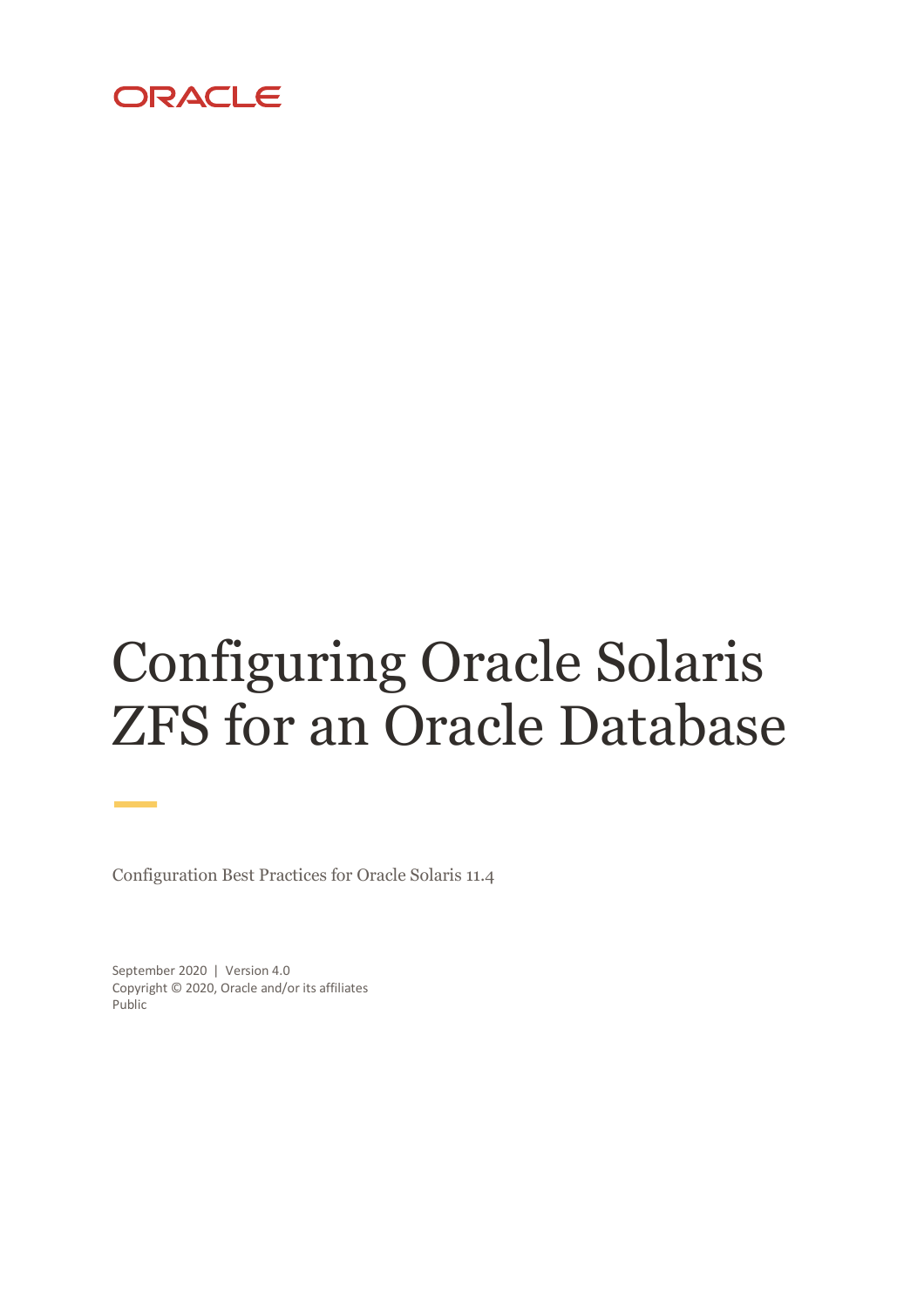#### DISCI AIMER

This document in any form, software or printed matter, contains proprietary information that is the exclusive property of Oracle. Your access to and use of this confidential material is subject to the terms and conditions of your Oracle software license and service agreement, which has been executed and with which you agree to comply. This document and information contained herein may not be disclosed, copied, reproduced or distributed to anyone outside Oracle without prior written consent of Oracle. This document is not part of your license agreement nor can it be incorporated into any contractual agreement with Oracle or its subsidiaries or affiliates.

This document is for informational purposes only and is intended solely to assist you in planning for the implementation and upgrade of the product features described. It is not a commitment to deliver any material, code, or functionality, and should not be relied upon in making purchasing decisions. The development, release, and timing of any features or functionality described in this document remains at the sole discretion of Oracle.

Due to the nature of the product architecture, it may not be possible to safely include all features described in this document without risking significant destabilization of the code.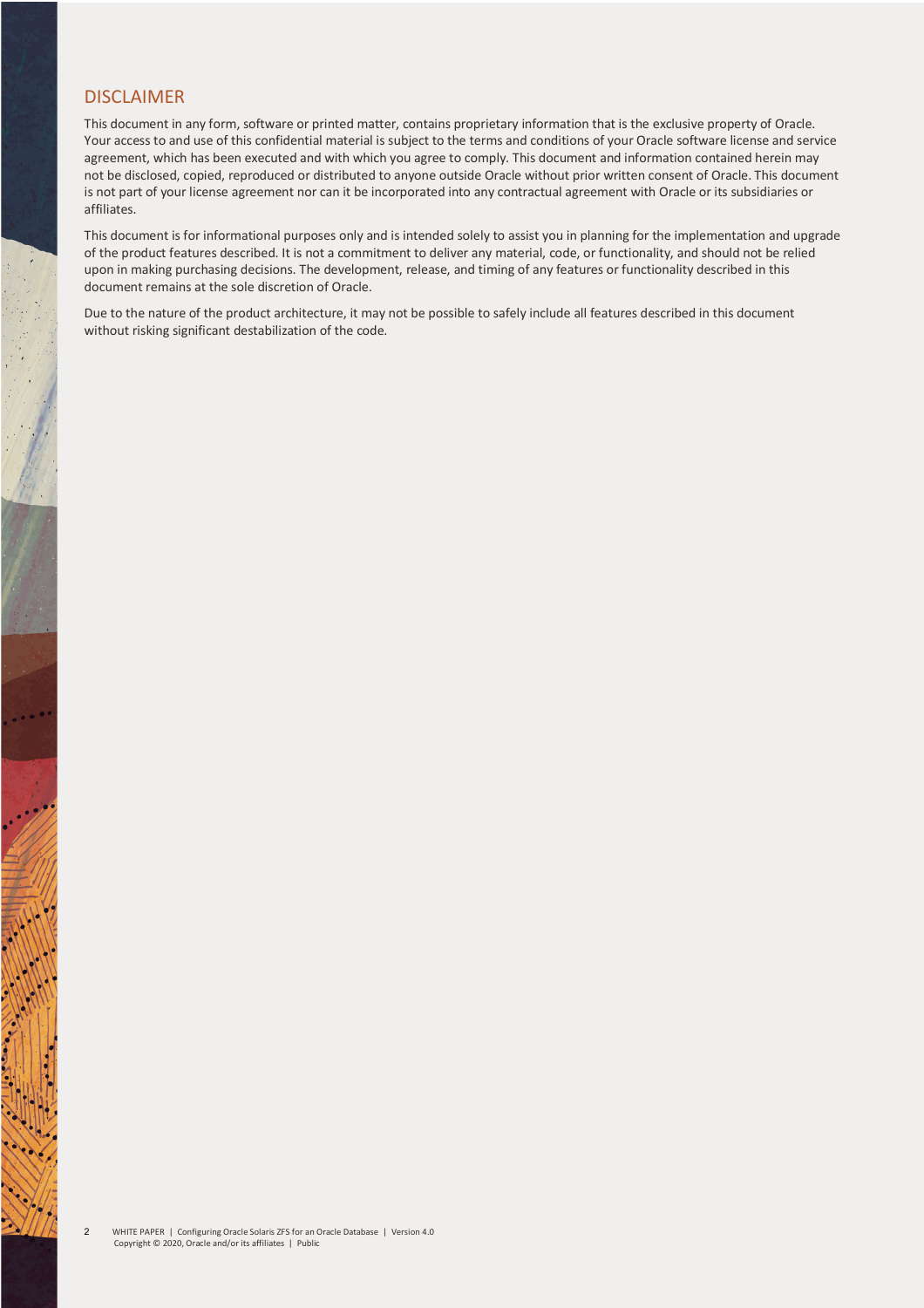# **TABLE OF CONTENTS**

| <b>Disclaimer</b>                                              | $\overline{2}$ |
|----------------------------------------------------------------|----------------|
| <b>Introduction</b>                                            | 4              |
| <b>Planning for an Oracle Database on ZFS Configuration</b>    | 4              |
| <b>ZFS Storage Pool Considerations</b>                         | 4              |
| <b>ZFS Storage Pool Sizing</b>                                 | 4              |
| <b>Managing Pool Space</b>                                     | 5              |
| ZFS File System Considerations                                 | 5              |
| ZFS File System Property Settings for Data Warehouse Workloads | $\overline{7}$ |
| Using ZFS Secondary Cache (L2ARC)                              | 7              |
| Using ZFS Snapshots with the Oracle Database                   | 8              |
| ZFS Cloning for Test and Development                           | 8              |
| <b>Additional System Configuration</b>                         | 9              |
| Memory and Swap Considerations                                 | 9              |
| ISM or DISM Shared Memory Considerations                       | 9              |
| Configuring Multiple Block Sizes for an Oracle Database        | 10             |
| Tuning the ZFS ARC (zfs arc max and zfs arc max percent)       | 10             |
| How to Configure ZFS File Systems for an Oracle Database       | 11             |
| <b>For More Information</b>                                    | 12             |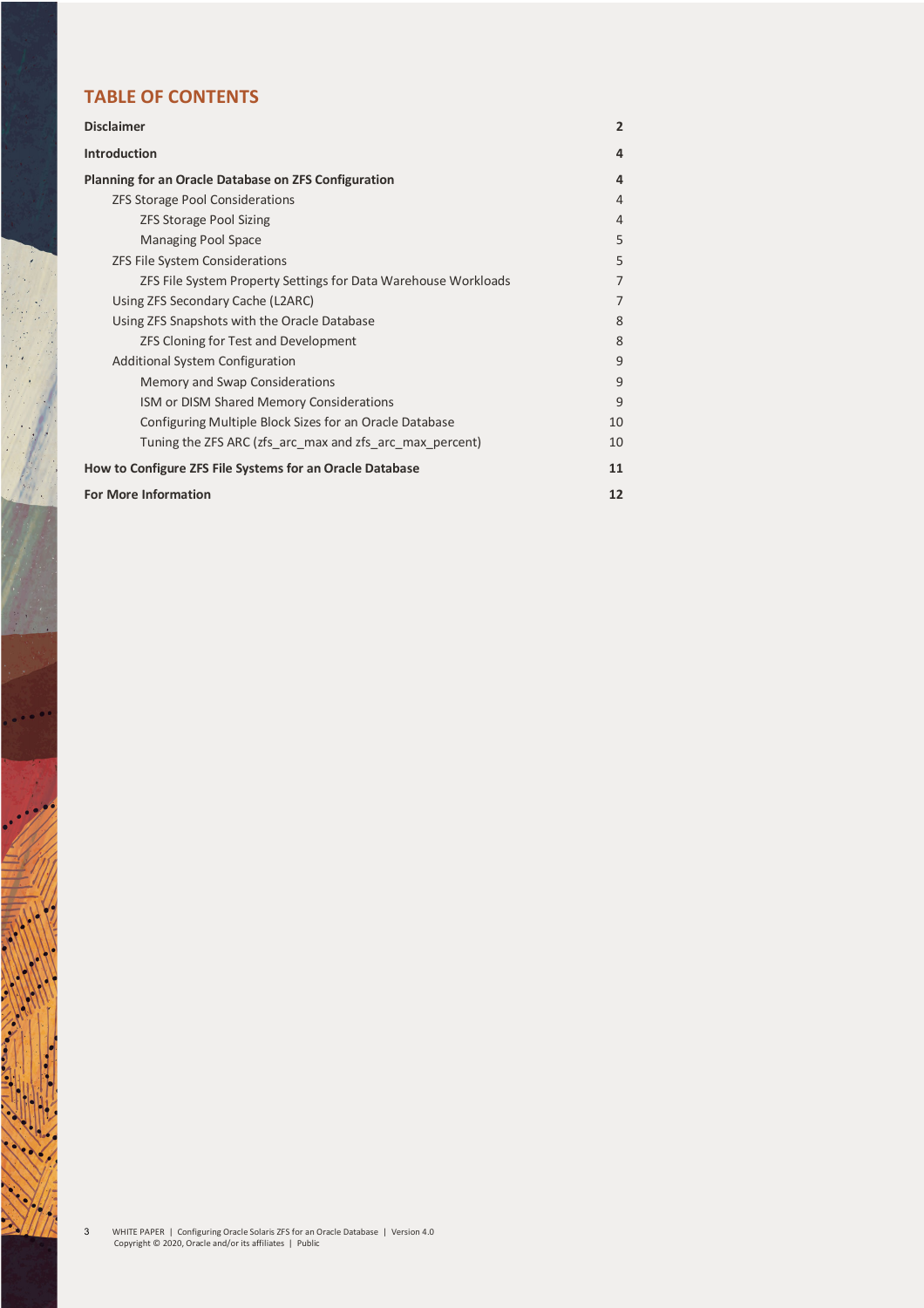# **INTRODUCTION**

This document provides planning information and step-by-step instructions for configuring Oracle Solaris ZFS file systems for an Oracle database.

A large number of enterprise customers today run an Oracle relational database on top of storage arrays with different sophistication levels and many customers would like to take advantage of the ZFS file system. Using the Oracle Solaris ZFS file system can reduce the cost and complexity of managing data and storage devices for hosting your Oracle database. Since storage product capabilities often overlap ZFS features, a wide range of options are offered for deployment. This document provides guidance on how to economically deploy an Oracle database on ZFS to maximize data integrity and performance. We start with a brief planning section and follow with step-by-step instructions for configuring and maintaining ZFS file systems for an Oracle database.

# PLANNING FOR AN ORACLE DATABASE ON ZFS CONFIGURATION

The following sections provide specific planning information that is needed before you configure ZFS file systems for an Oracle database.

- Oracle Solaris 11.4 is the recommended Solaris OS release
- Storage Recommendation is to present individual disks from a storage controller to ZFS or use a RAID controller in JBOD mode so ZFS can manage devices directly and provide RAID redundancy. By allowing ZFS to directly provide RAID redundancy allows, it to both report and recover from any data inconsistencies.
- Storage array considerations
	- $\circ$  Confirm with your array vendor that the disk array is not flushing its non-volatile cache after write cache flush requests issued by ZFS.
	- o If you must use a RAID array, consider using in JBOD mode.

# **ZFS Storage Pool Considerations**

We recommend using a ZFS redundancy configuration, such as a mirrored storage pool for redundancy protection and best performance for the Oracle Database. With a mirrored storage pool or any ZFS based redundancy configuration, ZFS can automatically detect and repair data storage corruption. We do not recommend RAIDZ redundancy when performance and IOPS are the main criteria for selecting a storage configuration for your database. For more information about creating redundant ZFS storage pools, see the *Oracle Solaris ZFS Administration Guide*.

Review the following steps to prepare your ZFS environment for the Oracle Database:

- Create ZFS storage pool with physical devices from the storage controller that include both HDDs for the main pool devices and SSDs that can be designated to improve performance of database log operation
- If necessary, create LUNs or requests LUNs from your SAN storage to create ZFS storage pools
- Create a single ZFS pool with specialized file systems for each database for both OLTP and OLAP workloads. If Oracle DB (OLTP) performance is critical, then consider creating two separate pools to optimize performance for OLTP workload.

# ZFS Storage Pool Sizing

The size of the pool or the sum of the device sizes or LUN sizes configured in the pool should be made to accommodate all the current database sizing, while leaving room for growth and free space. Pool capacity at 80% usually helps to achieve the highest level of performance. In all cases, always operate with at least 5% of free space. In addition to the data devices, the pool is configured with one or more pool log devices that is used to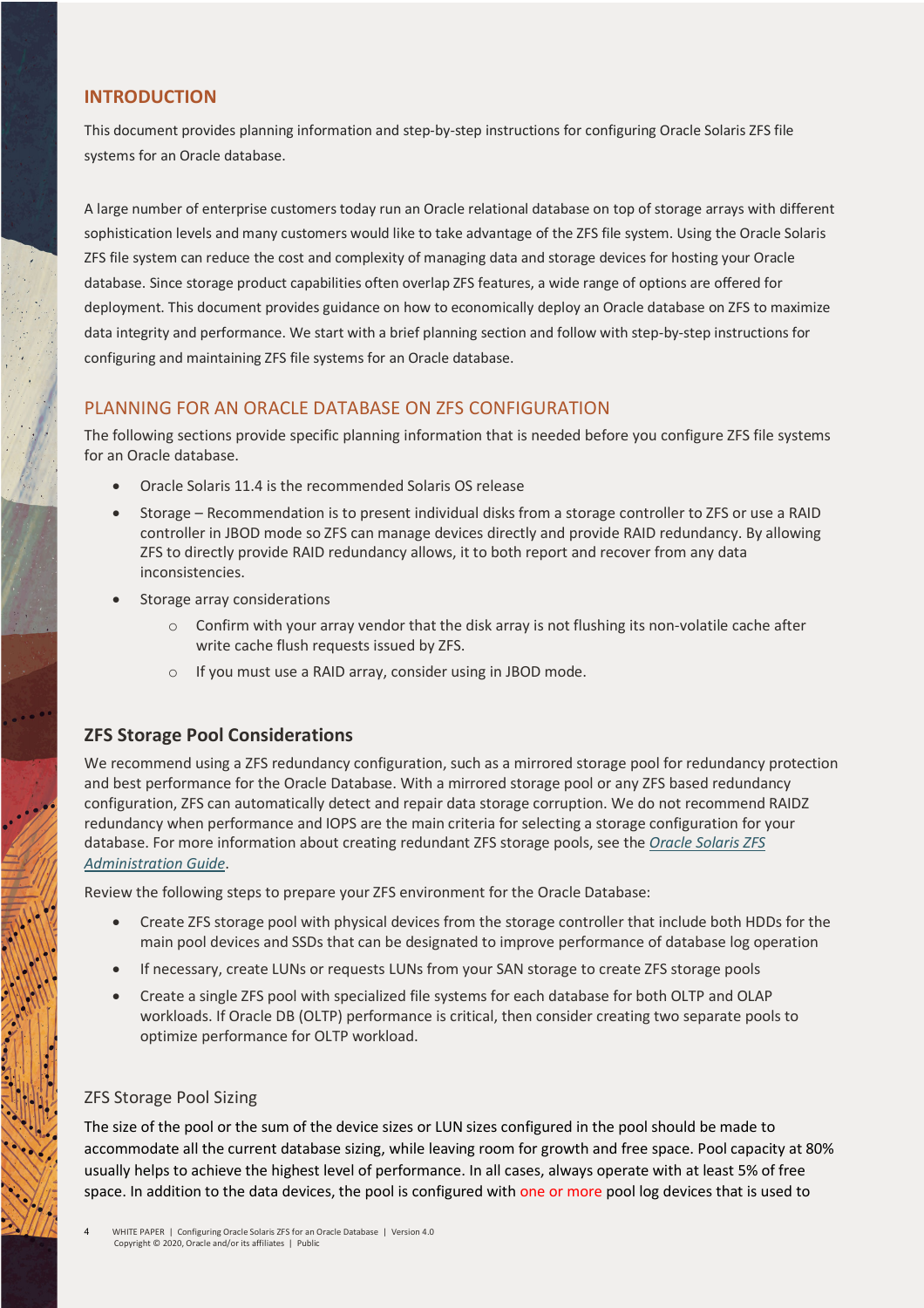accelerate synchronous operations. The use of a pool log device also helps reduce the internal fragmentation and is greatly recommended.

# Managing Pool Space

In an environment with a high rate of data update (or churn), it is advisable to maintain pool capacity at 80%. ZFS is a copy-on-write file system and relocates all writes to free disk space. Keeping some amount of free blocks allows ZFS to easily find space in big chunks. This practice also allows ZFS to aggregate writes and reduce the write IOPS demand on hard disks. Streaming aggregated writes can be 50-100 times less demanding on hard drives than doing small random writes. Therefore, the incentive for keeping free space is high, especially in a high churn environment, such as an active OLTP database. If at some point in the life of the pool, you see the total IOPS grow and the avg I/O size drops to serve the same DB workload, this is a sign that creating free space would help achieve higher performance. Creating free space is often done by deleting older snapshots.

In a data warehouse environment, data is inserted in the DB and normally stays present for long periods with little churn. This use case accommodates a much higher level of occupancy on the storage pool, such as 95% capacity.

As a way to enforce this free space, create a special unused file system with a ZFS file system reservation. This reservation prevents other file systems in the system from growing beyond the desired point. As you reach the limit, ZFS does not accept the creation of new reservations. As that happens, you may decide to reduce the free, unused reservation, reclaim reservations from other file systems, redirect projects to other storage, or simply add storage space.

Adding storage space to a full pool should be done with care. Adding devices to a pool is challenging because it creates a imbalance in free space. To illustrate with an extreme example, if a pool of 10 x 1 TB LUNs is made ~100% full and 2 new 1TB devices are added (to make the pool 80% full), then all new allocation will target the new devices creating a performance problem. A better alternative is to grow the existing LUNs in the storage array and allow ZFS to use the expanded space (see  $\text{\texttt{ZPOOL}}$ . 1m autoexpand option).

#### **Using Oracle's File Auto Extent**

Regarding space consumption, you can use the Oracle database file auto extent feature to instruct the Oracle database not to preallocate the entire data file size, but grow it in controlled increments.<sup>1</sup> Using this method leaves plenty of free space to ZFS at least until the DB has reached its full size, at which point the ZFS pool can be expanded.

In addition to the above reservation, data is located in a smaller range of hard disk addresses leading to greater efficiency. When using this feature, you specify an upper limit to the size of each data file at the Oracle configuration level. At the ZFS level, it is also possible to set up a corresponding ZFS file system reservation, which *guarantees* never running out of space. This space can be reclaimed at any time if it turns out the sum of the data file maximum size was over provisioned.

While this feature allows you to run with more free space in the pool and brings some flexibility in operations, it does come with a downside, in that it is not always compatible with every database application.

Be aware also that when the database needs to run through an extension, it causes some disruption to operations. As a remedy using a small next auto extent, typically of 1MB, allows a very short allocation time and limits the impact of that disruption for the application. While a ZFS reservation helps you deal with space concerns, your final experience is the key in determining if the feature is desirable in your environment.

For more information about using ZFS quotas and reservation, see the *Oracle Solaris ZFS Administration Guide*.

# ZFS File System Considerations

 $\overline{a}$ 

Previous recommendations were to set the Oracle DB tables (data files) file system recordsize to db block size. The current recommendation is to match the ZFS recordsize for the data file file system

 $1$  For more information, see http://www.dba-oracle.com/t\_alter\_autoextend\_on.htm.

WHITE PAPER | Configuring Oracle Solaris ZFS for an Oracle Database | Version 4.0 Copyright © 2020, Oracle and/or its affiliates | Public 5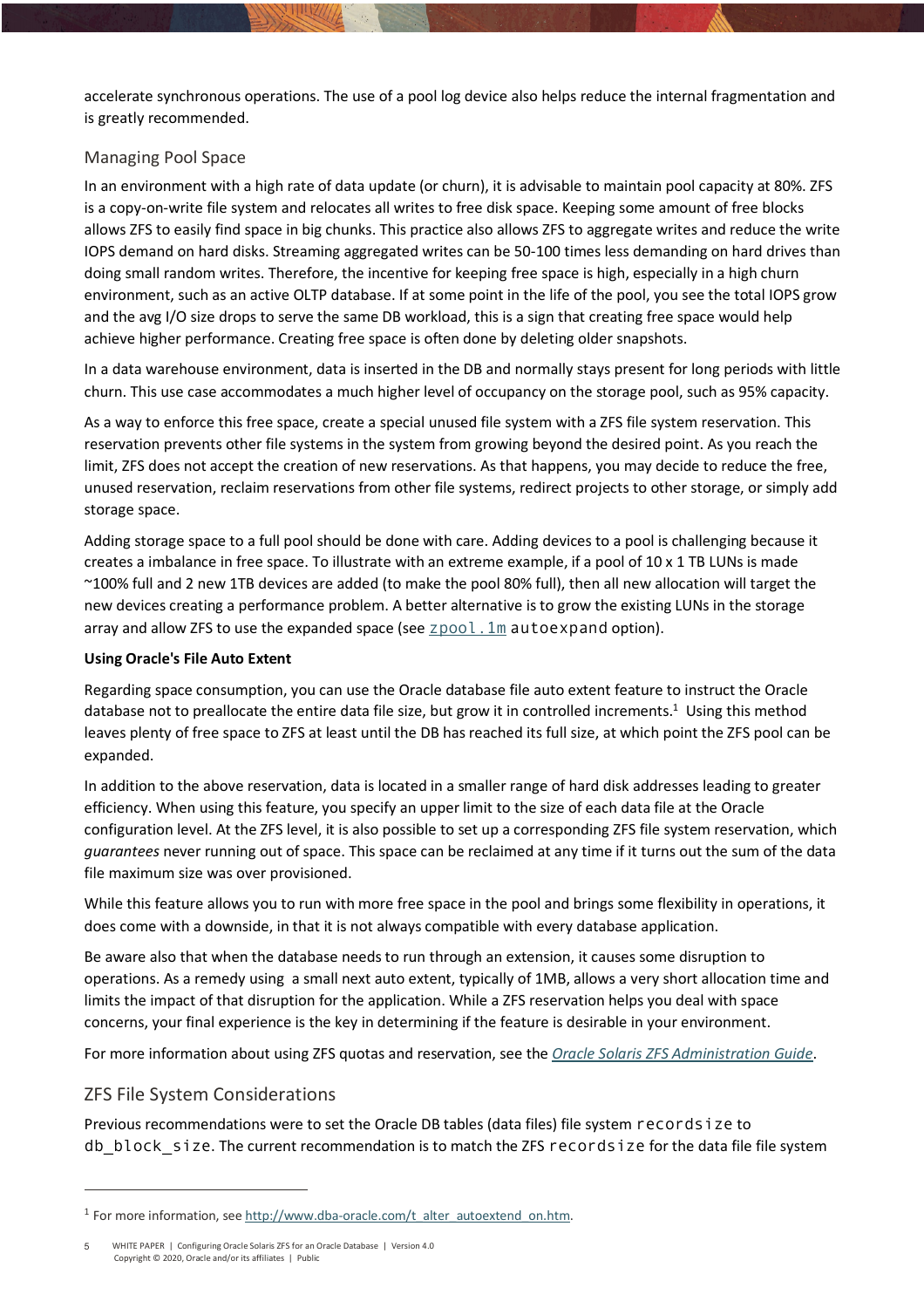to the average network I/O size as closely as possible. This size might be significantly larger than db block size.

- For OLTP workloads the general recommendation is 32K
- For data warehouse or OLAP workloads the record size of the datafile share should be 128K

**Important Note**: Keep in mind that modifying the ZFS file system recordsize parameter affects only the files created after the change. To change the size that is used by an existing data file, you must first change the recordsize property of the file system used to store the file, and then copy the files back into the file system.

For additional performance in the case of a large database, you might use different db\_block\_size values for different database components. In these cases, you should use one ZFS filesystem per db block size and match file system's record size to db block size. Also, different DB file types should be segregated to specific filesystems of a pool as described below.

#### **Improving Database Writing and Caching Performance**

Use the following properties to improve Oracle database performance:

- Set the logbias property per file system
- Use the primarycache property to control what is stored in main memory cache

#### **Tuning Synchronous Write Activity**

ZFS manages synchronous writes internally with the ZFS intent log (ZIL). By default, synchronous writes are stored in the ZIL at low latency and shortly thereafter (within approximately 5 seconds), ZFS does a bulk update of the pool state by committing a transaction group.2

Another way exists for the ZIL to handle synchronous write activity, which is of slightly higher latency, but also involves almost half as much traffic on the channel to the storage array. This mode is triggered by the logbias=throughput value. This mode is recommended for file systems holding Oracle data files since writes to those files are highly threaded background operations from the database perspective, which does not warrant the utmost latency requirements. Using logbias=throughput for data files frees up the storage resource and as a consequence, allows the redolog to be handled with lower latency. The redo log itself should generally not be tuned for this property.

| <b>FILE SYSTEM</b> | <b>RECORDSIZE</b> | <b>LOGBIAS</b> | <b>PRIMARYCACHE</b>     | <b>COMPRESSION</b> |
|--------------------|-------------------|----------------|-------------------------|--------------------|
| <b>Tables</b>      | 32K               | latency        | all (data and metadata) | LZ4                |
| Redo               | 128K              | latency        | Do not use              | off (default)      |
| Index              | 32K               | throughput     | all (data and metadata) | off (default)      |
| <b>Undo</b>        | 1 MB              | throughput     | all (data and metadata) | off (default)      |
| Temp               | 128K              | latency        | Do not use              | off (default)      |
| <b>Archive</b>     | 1 MB              | throughput     | Do not use              | LZ4                |

#### **Recommended File System Settings for OLTP Workloads**

 $\overline{a}$ 

 $2$  Note that data for a transaction group is kept in memory and not read from the ZIL, which is only used in case of a system failure.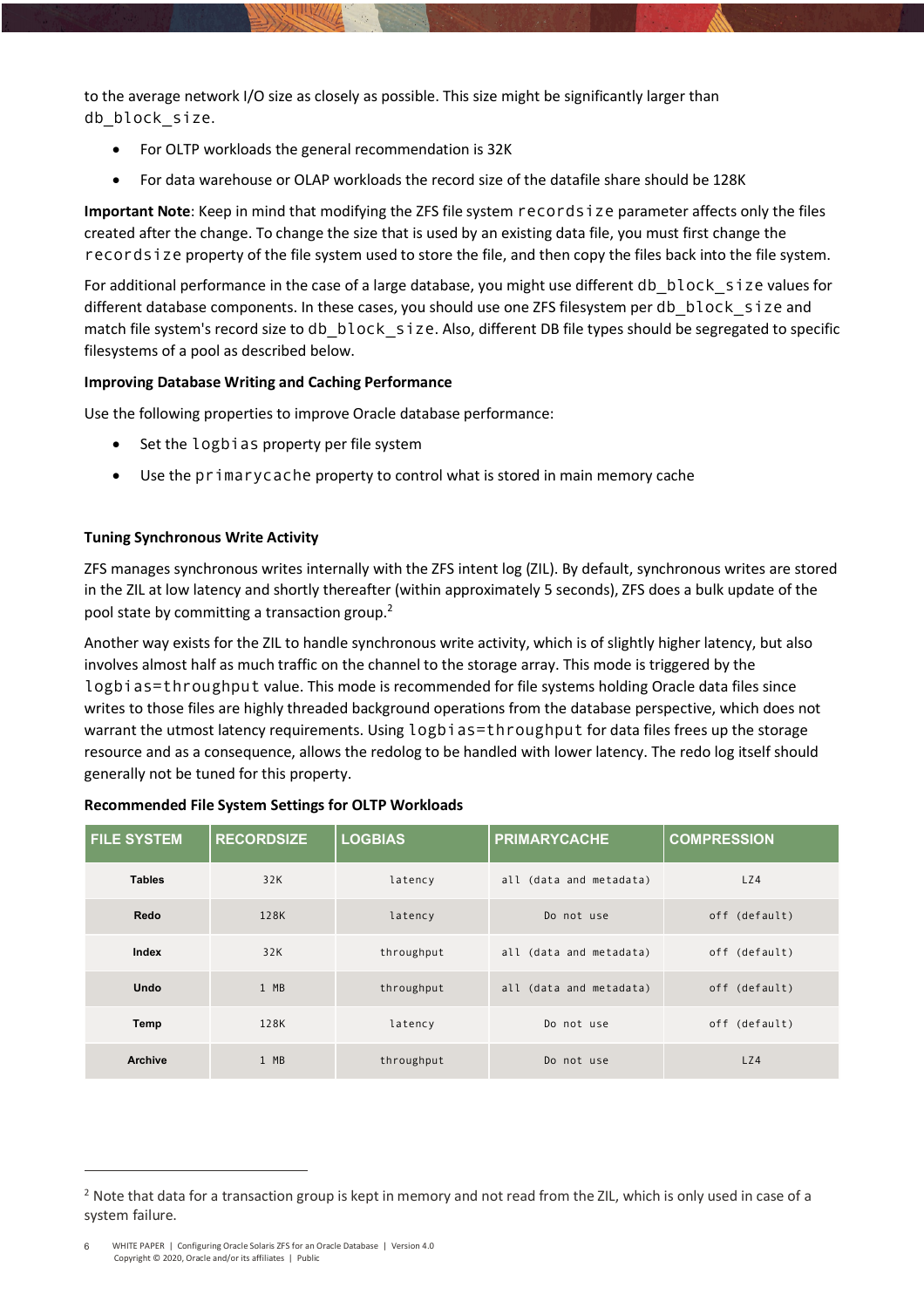# **ZFS File System Property Settings for Data Warehouse Workloads**

Some databases hold a mix of volatile and historical data. The distinction is that historical data is subject to a reduced rate of modification compared to the volatile nature of evolving OLTP data. The historical data has effectively become frozen. Such data can still be kept in the main database for the purpose of reporting and trend analysis.

Historic data that is generally static and that is read in database scan operations should benefit from being stored on a large ZFS recordsize, and if necessary, compressed by ZFS using LZ4 compression, to reduce the on-disk footprint. Separately, index data might benefit from using a larger db\_block\_size (32 KB). For historical data, we also advocate setting the logbias file system property to throughput. Note also, that contrasted to volatile data, file systems holding historical data on ZFS interact well with storage based dynamic provisioning, the amount of data stored after compression is closer to the amount provisioned by the storage. The data warehouse workloads usually have creation and modification during integration phase, but have nearly no modification on integrated data. This modification pattern allows data warehouse databases to push up the fill percentage of a ZFS pool to the 95% capacity without adverse effect.

#### **Recommended File System Settings for OLAP Workloads**

| <b>FILE SYSTEM</b> | <b>RECORDSIZE</b> | <b>LOGBIAS</b> | <b>PRIMARYCACHE</b>     | <b>COMPRESSION</b> |
|--------------------|-------------------|----------------|-------------------------|--------------------|
| <b>Tables</b>      | 128K              | throughput     | Do not use              | LZ4                |
| Index              | 32K               | throughput     | all (data and metadata) | (default)<br>of f  |

#### Oracle Large Object (LOB) Considerations

The Oracle LOB, CLOB, NCLOB or BLOB data types are somewhat less common, but when present can benefit from special handling. Because this type of data leads to large read and write I/Os, such as a full table scan, setting up these objects can be done by using the same guidelines as the ones given for data warehouses.

For these applications, we can use the Oracle SQL syntax to set apart the LOB columns in specific tablespaces. The LOB data types are frequently large, many MB, and are split over many Oracle data blocks. Consider creating a separate file system and specify a larger record size for the LOB tablespace.<sup>3</sup> You may use a ZFS records i ze of 128 KB or even 1MB, but we advise to use a ZFS recordsize no greater that the average size of individual LOBs.

#### **Recommended File System Settings for LOB Applications**

| <b>FILE SYSTEM</b> | <b>RECORDSIZE</b> | <b>LOGBIAS</b> | <b>PRIMARYCACHE</b>     | <b>COMPRESSION</b> |
|--------------------|-------------------|----------------|-------------------------|--------------------|
| LOB.               | 1M                | throughput     | all (data and metadata) | LZ4                |

# Using ZFS Secondary Cache (L2ARC)

 $\overline{a}$ 

You can add SSDs as secondary cache (L2ARC) devices in a storage pool to store a cached copy of disk content for quick access and serve to increase the total random read throughput of the storage.

Setting the secondarycache property determines which file systems will use the secondary cache.

Using a secondary cache is beneficial for read-latency sensitive workloads, for both index and database blocks. As usual, a cache layer is most effective when cache hit rates are high, implying that the total size of cache devices

<sup>&</sup>lt;sup>3</sup> For more information, see Configuring Multiple Block Sizes for an Oracle Database.

WHITE PAPER | Configuring Oracle Solaris ZFS for an Oracle Database | Version 4.0 Copyright © 2020, Oracle and/or its affiliates | Public 7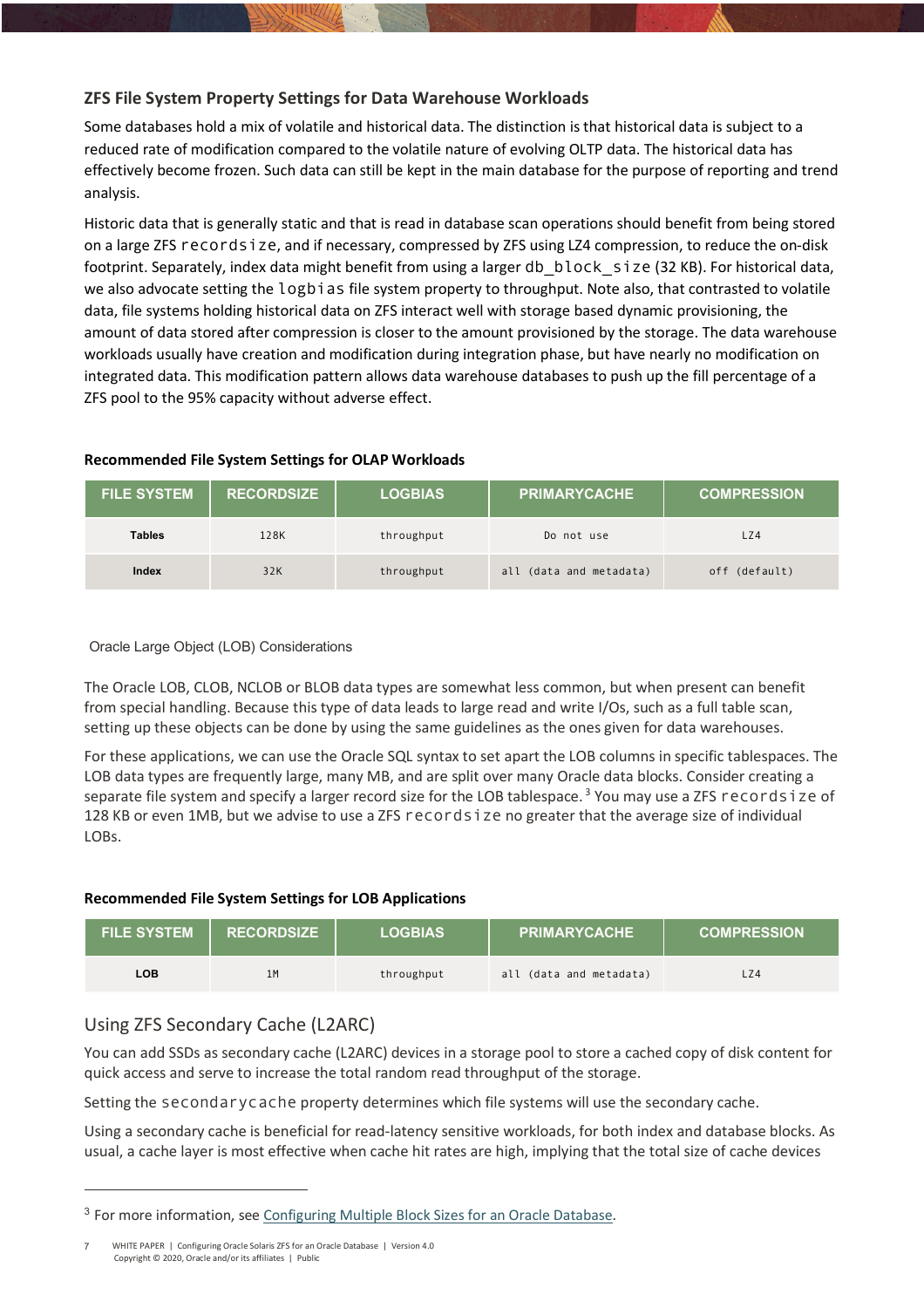should be sized according to the application's warm working set. Moreover, in an environment where performance peaks when physical disks are saturated with random reads, the caching devices offer a venue for additional read IOPS.

- Caching devices do retain data between system reboots
- Enabling the secondary cache for redo logs is not recommended

Allow for days of operation to gauge their effectiveness in your environment.

# **Using ZFS Snapshots with the Oracle Database**

Creating ZFS snapshots and clones of your Oracle database can reduce the time spent on data management.

A key ZFS feature is creating a snapshot of a given file system or sets of file systems. Creating a snapshot is nearly instantaneous and allows you to operate on a read-only point in time representation of a ZFS file system. A snapshot can be used to keep previous images of the database at a very modest space cost. Multiple snapshots can be generated during the day, each representing a potential recovery point. Generally, a snapshot and the file system from which it originated actually point to the same physical blocks. Therefore, the cost of taking snapshots of disk blocks is equal to only data that has been modified in the database since the last snapshot was taken.

Blocks that are referenced from either the snapshot or from the database image actually share ZFS cache buffers for a reduced memory footprint.

Taking a snapshot of a database can involve placing the database in hot-backup mode just for the instant necessary to capture the ZFS snapshot. The database can then be returned to normal operation.

Snapshots can also be used to replicate the database to a remote host by using the zfs send and zfs receive commands. When creating a series of snapshots, only data that was updated between the two snapshots needs to be transferred over the network. If done regularly, the *incremental* data to be transferred is either in the cache or on the disk with blocks that have physical proximity to one another for more efficient operation.

For backups, either the snapshot captured on the primary host or the replicated snapshot on a remote host can serve as the source of a backup. The remote host replicates the full snapshot while the primary host transfers the incremental snapshot changes. It is also possible to clone and mount a copy of the database on a replicated site and share the largest part of the replicated volume. The replicated database is some hours, days, behind the production database and can be used for business intelligence queries or as a pre-production environment.

Sending and receiving ZFS snapshot streams is an alternative to the commonly used storage-based replication. With storage-based replication of an ZFS storage pool, be aware you **must** configure all LUNs belonging to a ZFS storage pool to be in the *same storage coherency group* in the SAN array. Failure to do so prevents the replicated LUNs from being imported by ZFS on the replication site. On the other hand, a successful receive operation is immediately accessible on the replication site. In addition, during reception, previously replicated file systems snapshots are still accessible and ready for use. For more information, see the *Oracle Solaris ZFS Administration Guide*.

# **ZFS Cloning for Test and Development**

While snapshots are read-only file systems, it is also possible to create a clone of any ZFS snapshot. A *clone* is a full read/write accessible fork of the original database. Therefore, by using either the primary or a replicated storage system, you can cheaply create hundreds of copies of your *up-to-date* database to run test and development workloads under real data conditions. Clones, snapshots, and the original file systems running in the same storage, share cached blocks between each other.

For more information about sending and receiving snapshots, see the *Oracle Solaris ZFS Administration Guide*.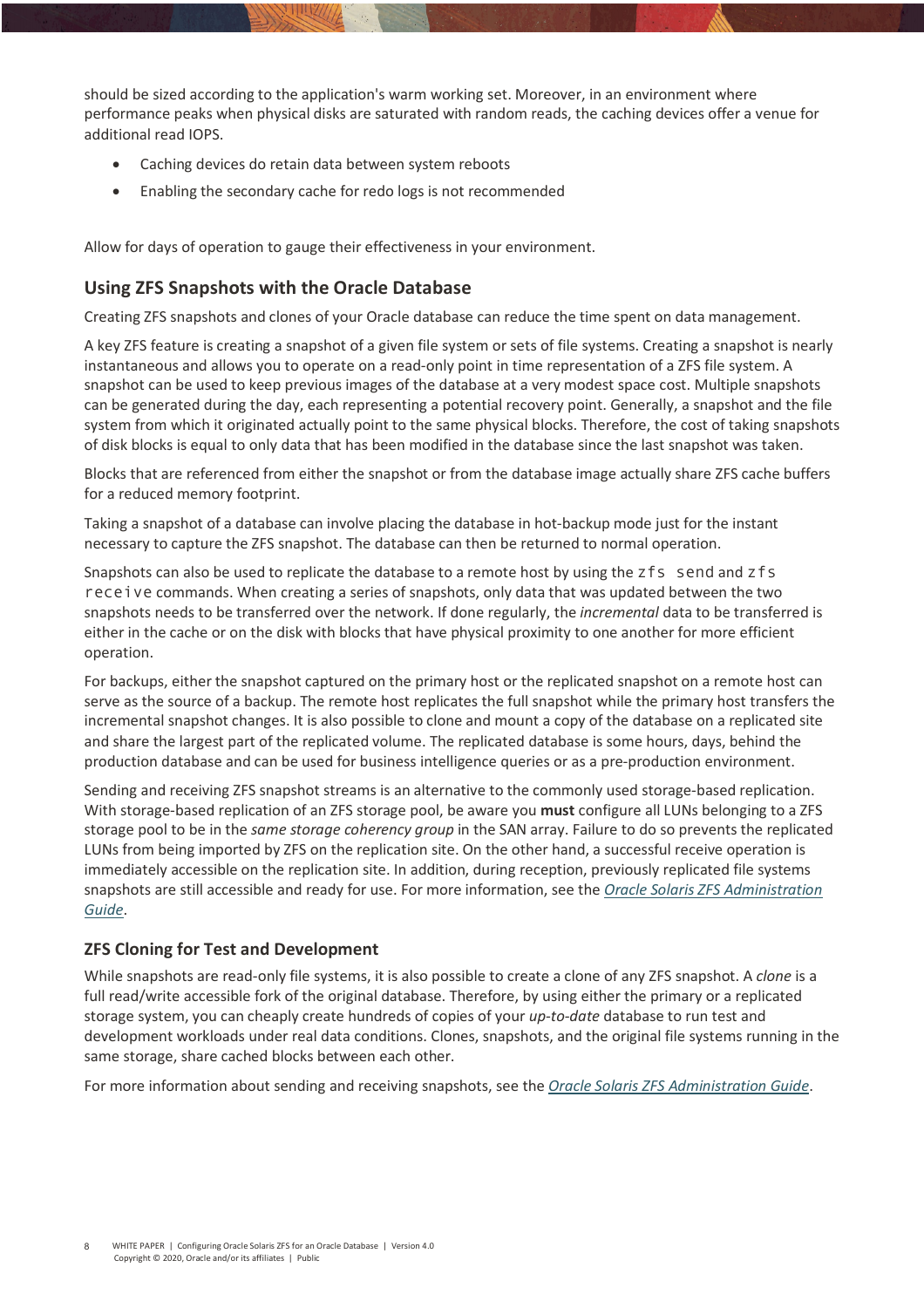# **Additional System Configuration**

#### **Memory and Swap Considerations**

The ZFS cache grows to consume most of unused memory and shrinks when applications generate memory demand. But while ZFS can shrink its cache quickly, it does take time for the free memory list to be restored. When applications demand memory, usually at application startup, memory is consumed faster than the pace with which free memory is generated. Have enough swap configured to allow applications to start up smoothly. The swap space acts as a buffer zone for the application's allocation of pages for itself while the Oracle Solaris OS is converting freed buffers into free pages. Having sufficient swap space prevents standard application from aborting due to ENOMEM errors.

Configuring an amount of swap equivalent to *all* of system memory is always enough (in fact excessively so) for this purpose. This swap space is not expected to be used, but is needed as a reservation area. Using a much smaller amount of swap is normally sufficient to cover memory demand bursts from regular applications.

For information about increasing swap space, see the *Oracle Solaris ZFS Administration Guide*.

#### **ISM or DISM Shared Memory Considerations**

Applications that use ISM or DISM shared memory (shmget(2), shmat(2)) should be set up to retry when getting errors. If the amount requested is very large, then the timeout for such operations needs to be scaled appropriately. It takes minutes to convert hundreds of GB of freed buffers into free memory.

Another way to deal with bursts of memory demand is to cap the maximum ZFS cache by setting zfs:zfs\_arc\_max in /etc/system. This is especially appropriate if the memory consumption of applications is known in advance. ZFS is then instructed to never grow beyond a desired size. See Tuning the ZFS ARC (zfs\_arc\_max and zfs\_arc\_max\_percent).

Another benefit of limiting the ZFS cache is to preserve the set of large memory pages that can then be used by the database's ISM/DISM segments. When those pages are available, some high intensity databases are observed to perform better. Note that the preferred way to insure availability of large pages for a critical database is to startup the instance shortly after boot.

Here are few considerations of trying to balance memory use between the Oracle database and ZFS.

A database SGA is a great place to cache data. When a system is devoted to running a single database instance, it usually makes sense to configure a maximum amount of memory to the SGA. However, many large scale systems run a number of independent database and it is not practical to maximize the SGA for each one. In these cases, it makes sense to size each of the SGA a minimum, and then allow ZFS to do the unified system caching in front of the disk subsystem.

In cases where the SGA is maximized and is the primary location of caching information for a database, it is possible to limit the ZFS cache size. When the cache size is set very low, it is possible to adjust the cache by setting primarycache=metadata on some ZFS file systems. This file system property reclaims more I/O on the storage. However, file systems with primarycache set to metadata negate the benefit of prefetching, which can be a problem during any long read as full scan, backup, restore (archivelog). Therefore, we recommend undoing this setting during a restore operation because it relies on prefetching for performance. Also consider that a file system holding an index file normally benefits significantly from file system level caching. Generally, those file systems should not have the primarycache property set.

Set primarycache=metadata on the archivelog file system, but it can slow down the copy of the archivelog file system to external storage. So, set primarycache=all on the archivelog file system for a restore operation.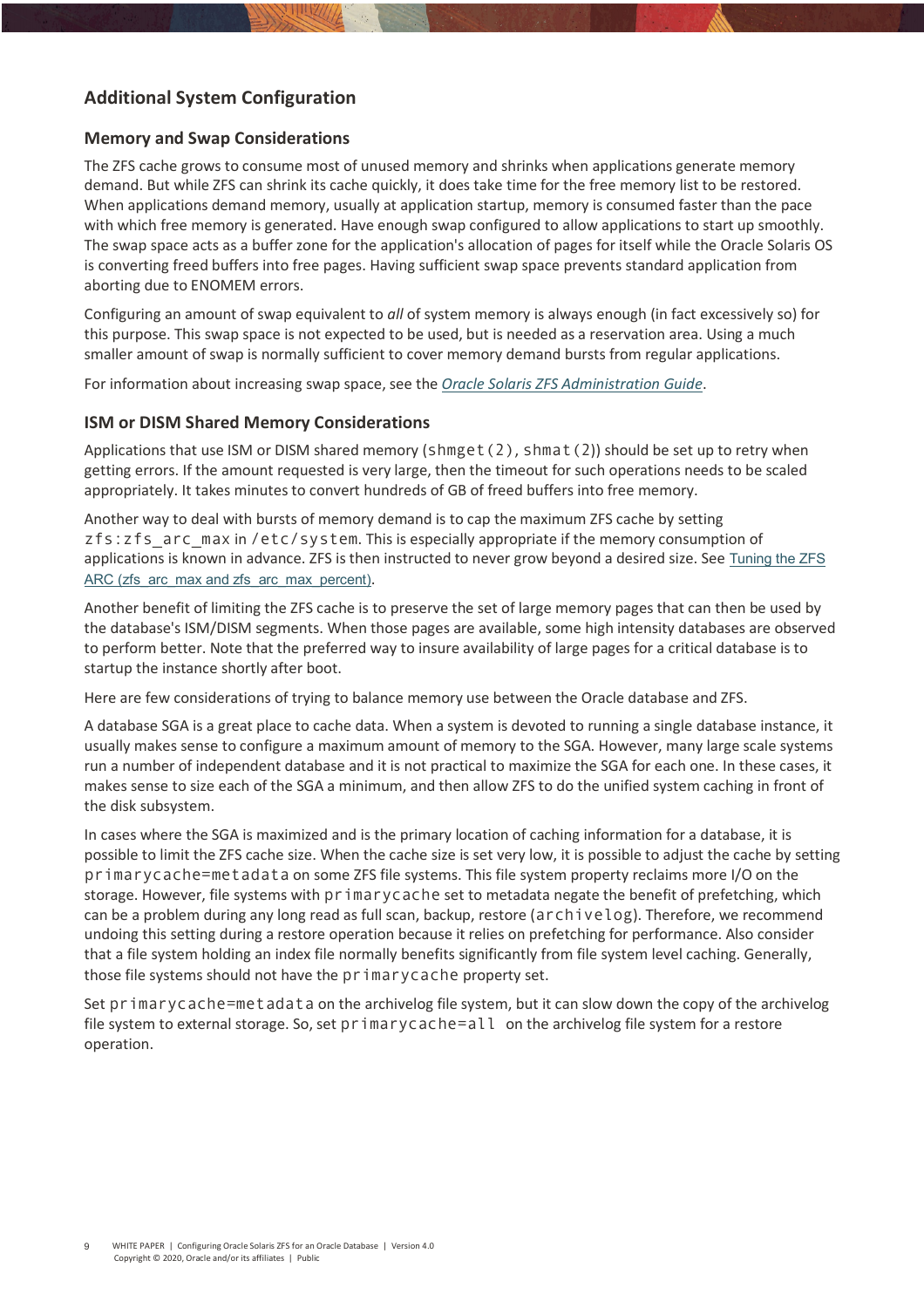#### **Configuring Multiple Block Sizes for an Oracle Database**

You can define a specific tablespace for the LOB using a 32 KB block size tablespace, which also requires some 32 KB cache in the SGA (System Global Area), as we do for a data warehouse environment, by using syntax similar to the following:

```
zfs create -o recordsize=32k,mountpoint=/my_db_path/data_32k dbpool/data_32k
zfs create -o recordsize=1M,mountpoint=/my_db_path/data_1M dbpool/data_1Mk
```
In init.ora, you would find numbers similar to the following example:

```
DB_BLOCK_SIZE=8192
SGA_TARGET=20G 
DB_32K_CACHE_SIZE=400M
```
In SQL, you would find numbers as follows: CREATE TABLESPACE data\_32k\_example BLOCKSIZE 32K DATAFILE '/my db path/data 32k/image lob01.dbf' SIZE 1G AUTOEXTEND ON NEXT 10M MAXSIZE 20G;

# **Tuning the ZFS ARC (**zfs\_arc\_max and zfs\_arc\_max\_percent**)**

The zfs\_arc\_max parameter is in bytes and accepts decimal or hexadecimal values. It is highly recommended to put a date and justification as comments alongside the tuning.

The following text shows how to set this parameter to 16 GB, as an example:

Add this text with appropriate values to /etc/system and then reboot the system.

- \* August 19, 2020; RB.
- \* Cap the ARC to 16GB reserving 500GB for applications
- \* set zfs:zfs\_arc\_max=0x400000000

Since Solaris 11.4 SRU26, the preferred way to limit the arc cache is through a new zfs\_arc\_max\_percent which expresses the limit as a percentage of total memory. The default is 90% but ZFS will only grow to the point where is sees memory pressure from applications and other kernel demands. Setting zfs\_arc\_max\_percent to 70% has been shown to help reduce disruptive events (where we see a large ARC reduction under memory pressure along with multi-second periods of no I/Os). True the smaller ARC may lead to extra cache misses and more IOPS requested to the storage devices but this can be the acceptable price in exchange of the extra performance stability that a smaller ARC provides.

Add this text with appropriate values to /etc/system and then reboot the system.

- \* August 19, 2020; RB.
- \* Cap the ARC to 70% of physmem
- \* set zfs:zfs\_arc\_max\_percent=70

Display the current memory size in bytes that is used as ZFS cache:

```
# kstat zfs::arcstats:size
```
Monitor ZFS cache sizes with the preceding command and re-adjust the zfs\_arc\_max\_percent parameter when needed. If the vmstat command shows high level of free memory, consider increasing the value of zfs arc max percent to allow for better caching.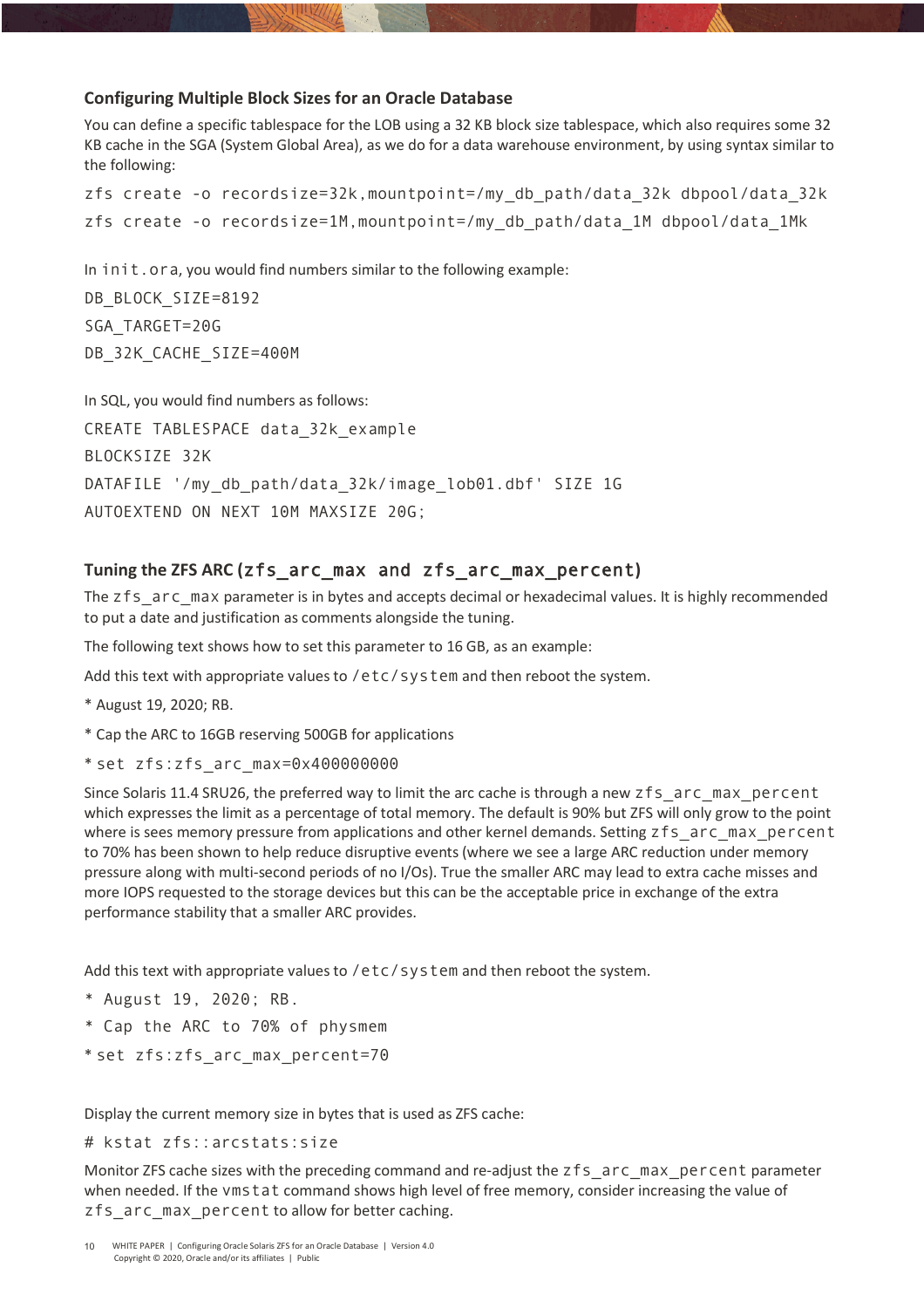#### **HOW TO CONFIGURE ZFS FILE SYSTEMS FOR AN ORACLE DATABASE**

After you have reviewed the preceding planning section, use the steps below to configure ZFS for an Oracle database.

- 1. Confirm that you are running the latest Oracle Solaris 11.4 release.
	- # cat /etc/release

#### Oracle Solaris 11.4 X86

Copyright (c) 1983, 2020, Oracle and/or its affiliates.

Assembled 28 August 2020

2. Create a mirrored pool for best Oracle Database performance.

# zpool create dbpool mirror c0t5000CCA02F02A15Cd0 c0t5000CCA02F02ADF4d0 mirror c0t5000CCA02F027D84d0 c0t5000CCA02F0219C4d0 mirror c0t5000CCA02F0277A0d0 c0t5000CCA02F0284E4d0 mirror c0t5000CCA02F02092Cd0 c0t5000CCA02F026694d0 cache mirror c0t5000CCA0536CBC84d0 c0t5000CCA0536CC430d0 log mirror c0t5000CCA04E1C1C20d0 c0t5000CCA04EB4C30Cd0 spare c0t5000CCA02F028604d0 c0t5000CCA02F029598d # zpool status dbpool pool: dbpool state: ONLINE scan: none requested config: NAME STATE READ WRITE CKSUM dbpool 0NLINE 0 0 0 mirror-0 0NLINE 0 0 0 c0t5000CCA02F02A15Cd0 ONLINE 0 0 0 c0t5000CCA02F02ADF4d0 ONLINE 0 0 0 mirror-1 ONLINE 0 0 0 c0t5000CCA02F027D84d0 ONLINE 0 0 0 c0t5000CCA02F0219C4d0 ONLINE 0 0 0 mirror-2 ONLINE Q Q Q c0t5000CCA02F0277A0d0 ONLINE 0 0 0 c0t5000CCA02F0284E4d0 ONLINE 0 0 0 mirror-3 ONLINE  $\theta$   $\theta$   $\theta$  c0t5000CCA02F02092Cd0 ONLINE 0 0 0 c0t5000CCA02F026694d0 ONLINE 0 0 0 caches mirror-5 ONLINE 0 0 0 c0t5000CCA0536CBC84d0 ONLINE 0 0 0 c0t5000CCA0536CC430d0 ONLINE 0 0 0 logs  $mirror-A$  ONLINE  $\theta$   $\theta$   $\theta$  c0t5000CCA04E1C1C20d0 ONLINE 0 0 0 c0t5000CCA04EB4C30Cd0 ONLINE 0 0 0 spares c0t5000CCA02F028604d0 AVAIL c0t5000CCA02F029598d0 AVAIL

errors: No known data errors

3. Create ZFS file systems and set the specific file system properties by following guidelines provided previously.

```
# zfs create -o recordsize=32k -o mountpoint=/my_db_path/data dbpool/data
# zfs set logbias=latency dbpool/data
# zfs get primarycache,recordsize,logbias dbpool/data
NAME PROPERTY VALUE SOURCE
dbpool/data primarycache all default
dbpool/data recordsize 32K local 
dbpool/data logbias latency local
```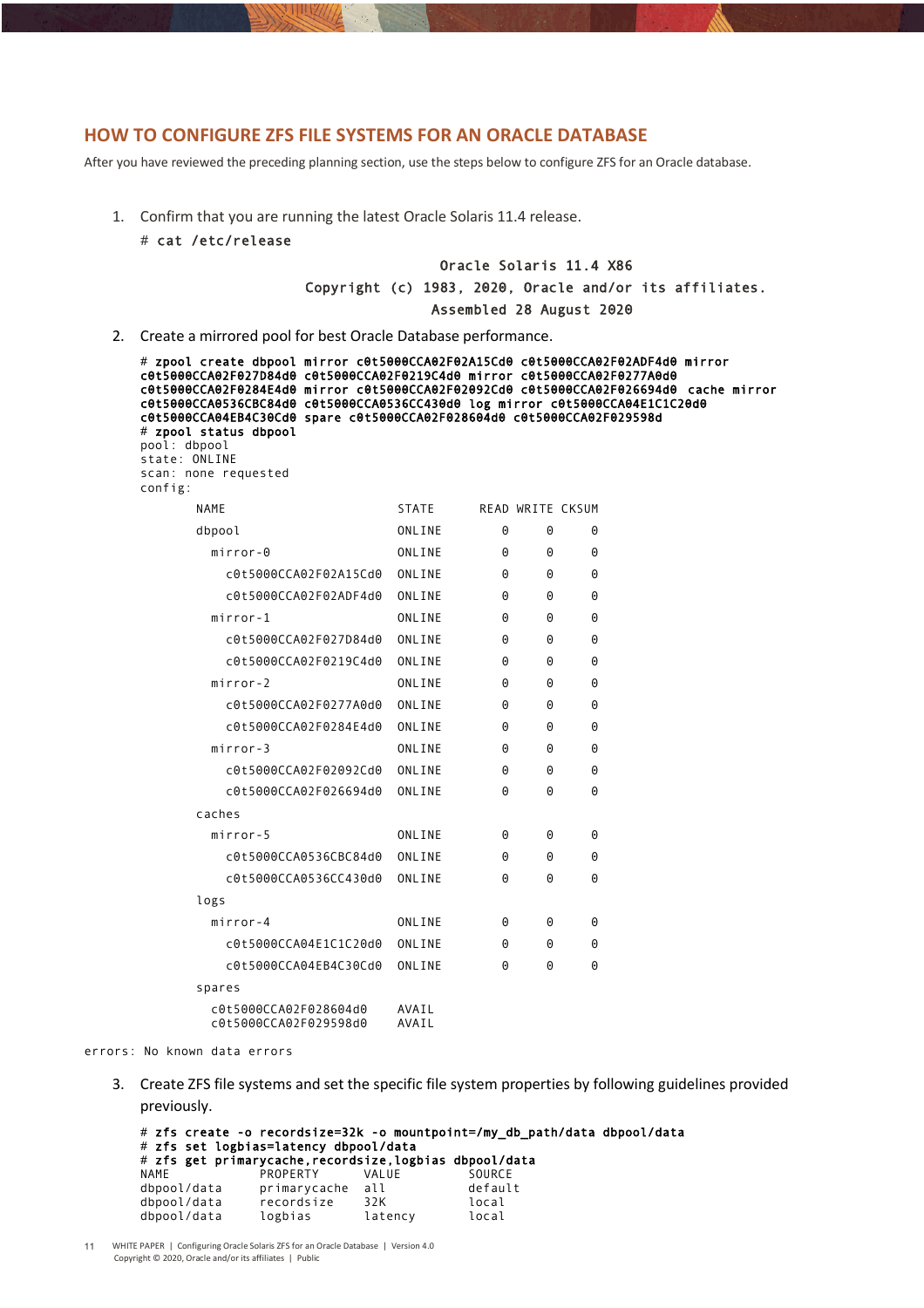# zfs create -o recordsize=32k -o mountpoint=/my\_db\_path/index dbpool/index # zfs set logbias=throughput dbpool/index # zfs get primarycache,recordsize,logbias dbpool/index NAME PROPERTY VALUE SOURCE<br>dbpool/index primarycache all default primarycache all dbpool/index recordsize 32K local<br>dbpool/index logbias throughput local

4. Create file systems for temporary and undo table spaces, using the default recordsize and

primarycache values.

# zfs create -o recordsize=1m -o mountpoint=/my\_db\_path/temp dbpool/temp # zfs set logbias=throughput dbpool/temp # zfs create -o recordsize=1m -o mountpoint=/my\_db\_path/undo dbpool/undo # zfs set logbias=throughput dbpool/undo

5. Create a file system for redo logs. Use default file system values for primarycache and recordsize.

```
# zfs create -o mountpoint=/my_db_path/redo redopool/redo
# zfs set logbias=latency redopool/redo
```
dbpool/index logbias throughput local

6. Create a file system for the archivelog files, enable compression and use the default value for recordsize.

```
# zfs create -o compression=lz4 –o recordsize=1M -o mountpoint=/my_db_admin_path/archive 
dbpool/archive
```

```
# zfs get primarycache,recordsize,compressratio,compression,available, 
used,quota dbpool/archive
```

| NAME           | PROPERTY      | VALUE | SOURCE |
|----------------|---------------|-------|--------|
| dbpool/archive | primarycache  | all   | local  |
| dbpool/archive | recordsize    | 1 M   | local  |
| dbpool/archive | compressratio | 1.32x |        |
| dbpool/archive | compression   | on    | local  |
| dbpool/archive | available     | 40.0G |        |
| dbpool/archive | used          | 10.06 |        |
| dbpool/archive | quota         | 50G   | local  |
|                |               |       |        |

- 7. Consider the following steps to help maintain disk space and to create snapshots.
	- a) Set a reservation on the main database file system to reserve the required database file system space.

```
# zfs set reservation=200gb dbpool/data
```
b) Set a reservation on a dummy file system to reserve 10% of pool space to maintain pool performance.

```
# zfs set reservation=20gb dbpool/freespace
```
- c) Consider setting a quota on the archive file system if other data is also archived in the archive pool.
	- # **zfs set quota=40g archivepool/archive**

#### **FOR MORE INFORMATION**

For more information on Oracle Solaris 11.4 and ZFS technology, see the following references.

| Oracle Solaris 11                   | http://www.oracle.com/solaris                                                                   |
|-------------------------------------|-------------------------------------------------------------------------------------------------|
| Oracle Solaris 11 technical content | http://www.oracle.com/technetwork/server-                                                       |
| on OTN                              | storage/solaris11/overview/index.html                                                           |
| Oracle Solaris 11 documentation     | http://www.oracle.com/technetwork/server-                                                       |
| Oracle Solaris ZFS Administration   | storage/solaris11/documentation/index.html                                                      |
| Guide                               | https://docs.oracle.com/cd/E37838_01/html/E61017/index.html                                     |
| Oracle Solaris 11 Articles          | http://www.oracle.com/technetwork/server-<br>storage/solaris11/documentation/how-to-517481.html |